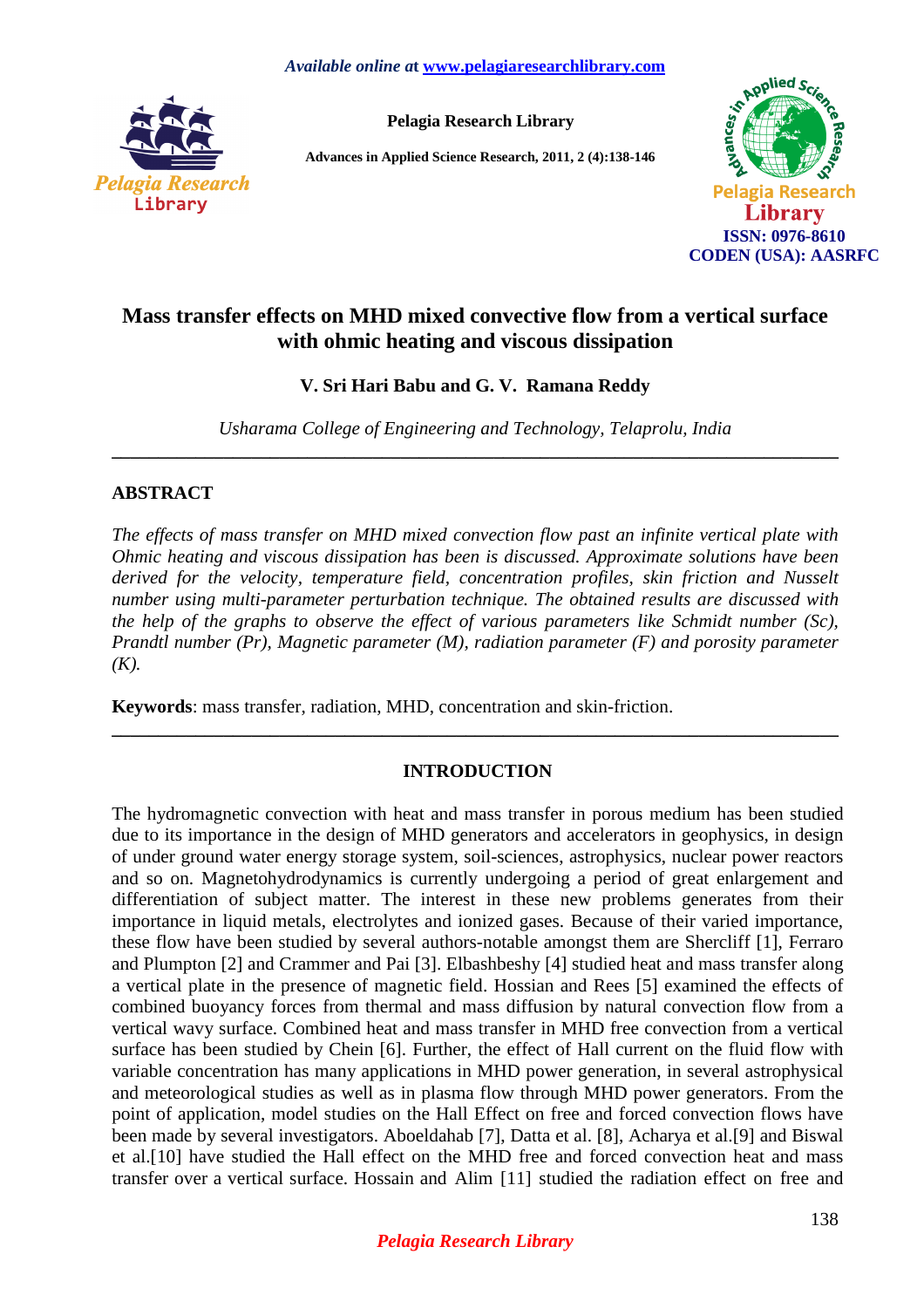forced convection flows past a vertical plate, including various physical aspects. Aboeldhab [12] studied the radiation effect in heat transfer in an electrically conducting fluid at stretching surface. A. Y. Ghaly and E. M. E. Elbarbary, [13], were examined by radiation effect on MHD free convection flow of a gas at a stretching surface with uniform free stream. Heat and mass transfer effects on moving plate in the presence of thermal radiation have been studied by Muthukumaraswamy [14] using Laplace technique. For the problem of coupled heat and mass transfer in MHD free convection, the effect of both viscous dissipation and Ohmic heating are not studied in the above investigations. However, it is more realistic to include these two effects to explore the impact of the magnetic field on the thermal transport in the boundary layer. With this awareness, the effect of Ohmic heating on the MHD free convection heat transfer has been examined for a Newtonian fluid by Hossain [15]. Chen [16] studied the problem of combined heat and mass transfer of an electrically conducting fluid in MHD natural convection, adjacent to a vertical surface with Ohmic heating. Ganesan and Palani [17] obtained numerical solution of Unsteady MHD flow past a semi- infinite isothermal vertical plate. Ganesan and Palani [18] studied numerical solution of transient free convection MHD flow of an incompressible viscous fluid flow past a semi- infinite inclined plate with variable surface heat and mass flux. The set of governing equations are solved by using an implicit finite difference scheme. Orhan Aydin and Ahmet Kaya [19] investigates mixed convection heat transfer about a permeable vertical plate in the presence of magneto and thermal radiation effects, The set of governing equations of the problem are solved using similarity variables. The problem of steady laminar magneto hydrodynamic(MHD) mixed convection heat transfer about a vertical plate is solved numerically by Orhan Aydin and Ahmet Kaya [20] taking into account the effect of ohmic heating and viscous dissipation.

*\_\_\_\_\_\_\_\_\_\_\_\_\_\_\_\_\_\_\_\_\_\_\_\_\_\_\_\_\_\_\_\_\_\_\_\_\_\_\_\_\_\_\_\_\_\_\_\_\_\_\_\_\_\_\_\_\_\_\_\_\_\_\_\_\_\_\_\_\_\_\_\_\_\_\_\_\_\_*

The propagation of thermal energy through mercury and electrolytic solution in the presence of magnetic field and radiation has wide range of applications. Hence, our object in the present paper is to study the effect of radiation on heat and mass transfer in mercury ( $Pr = 0.025$ ) and electrolytic solution ( $Pr = 1.0$ ) past an infinite porous hot vertical plate in the presence of Ohmic heating and transverse magnetic field.

### **2. Formation of the problem**

We consider the mixed convection flow of an incompressible and electrically conducting viscous fluid such that *x* ∗ - axis is taken along the plate in upwards direction and *y* ∗ -axis is normal to it. A transverse constant magnetic field is applied that is in the direction of y<sup>\*</sup>-axis. Since the motion is two dimensional and length of the plate is large therefore all the physical variables are independent of  $x^*$ . Let  $u^*$  and  $v^*$  be the components of velocity in *x*<sup>\*</sup> and *y*<sup>\*</sup> directions respectively, taken along and perpendicular to the plate. The governing equations of continuity, momentum and energy for a flow of an electrically conducting fluid along a hot, non-conducting porous vertical plate in the presence of concentration and radiation is given by

$$
\frac{\partial v^*}{\partial y^*} = 0 \Longrightarrow v^* = -v_0 \text{ (constant)}
$$
 (1)

$$
\frac{\partial p^*}{\partial y^*} = 0 \Longrightarrow p^* \text{ is independent of } y^* \tag{2}
$$

$$
\rho v^* \frac{\partial u^*}{\partial y^*} = \mu \frac{\partial^2 u^*}{\partial y^*} + \rho g \beta (T^* - T_\infty) + \rho g \beta^* (C^* - C_\infty) - \sigma B_0^2 u^* - \frac{v}{K^*} u^* \tag{3}
$$

### *Pelagia Research Library*

139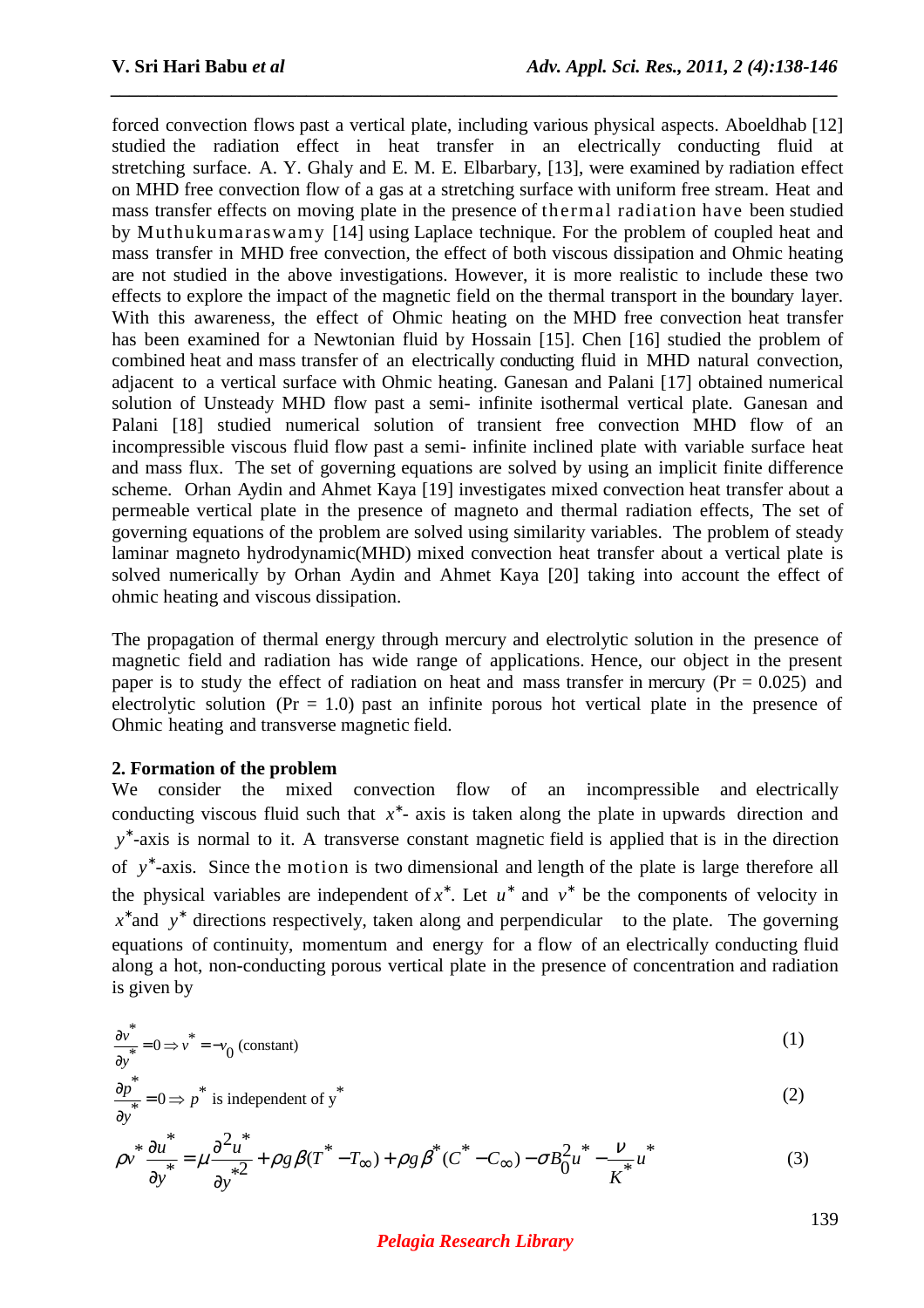$$
\rho C_p v^* \frac{\partial T^*}{\partial y^*} = \left[ \kappa \frac{\partial^2 T^*}{\partial y^{*2}} + \mu \left( \frac{\partial u^*}{\partial y^*} \right)^2 - \frac{\partial q^*}{\partial y^*} + \sigma B_0^2 u^{2*} \right]
$$
(4)

*\_\_\_\_\_\_\_\_\_\_\_\_\_\_\_\_\_\_\_\_\_\_\_\_\_\_\_\_\_\_\_\_\_\_\_\_\_\_\_\_\_\_\_\_\_\_\_\_\_\_\_\_\_\_\_\_\_\_\_\_\_\_\_\_\_\_\_\_\_\_\_\_\_\_\_\_\_\_*

$$
v^* \frac{\partial C^*}{\partial y^*} = D \frac{\partial^2 C^*}{\partial y^* 2} \tag{5}
$$

Here, g is the due to gravity,  $T^*$  the temperature of the fluid near the plate,  $T_{\infty}$  the free stream temperature,  $C^*$ - the concentration,  $\beta$ - the coefficient of thermal expansion, κ the thermal conductivity,  $p^*$  the pressure,  $c_p$  the specific heat of constant pressure,  $B_0$  the magnetic field coefficient,  $\mu$  the viscosity of the fluid,  $q_r^*$  the radiative heat flux,  $\rho$  the density,  $\sigma$  the magnetic permeability of the fluid,  $v_0$  - the constant suction velocity,  $v$  the kinematic viscosity and D molecular diffusivity.

The radiative heat flux is given by [21]

$$
\frac{\partial q_r^*}{\partial y^*} = 4(T^* - T_{\infty})I^{\prime}
$$
\n(6)

where  $I = \int K \frac{\partial \epsilon_{b\lambda}}{\partial T^*}$ 0  $I = \int K \frac{\partial e_{b\lambda}}{\partial x^*} d\lambda$ ,  $K \lambda w$ *T*  $\frac{\lambda}{\ast}$ dλ, Kλı  $=\int R\frac{\partial}{\partial x}$  $\int_{0}^{R} K \frac{\partial e_{b\lambda}}{\partial T^{*}} d\lambda$ ,  $K \lambda w$  is the absorption coefficient at wall and  $e_{b\lambda}$  is Planck's function.

The boundary conditions are

$$
u^* = 0, T^* = T_w, C^* = C_w \qquad y^* = 0
$$
  
\n
$$
u^* \to 0, T^* \to T_\infty, C^* \to C_\infty \qquad y^* \to \infty
$$
\n(7)

Introducing the following non-dimensional quantities are

$$
y = \frac{v_0 y^*}{V}, \quad u = \frac{u^*}{v_0}, \quad T = \frac{T^* - T^*}{T_w - T_w}, \quad C = \frac{C^* - C^*}{C_w - C_w}, \quad Pr = \frac{\mu C_p}{K}, \quad Sc = \frac{V}{D}
$$
\n
$$
Gr = \frac{\rho g \beta V(T_w - T_w)}{v_0^3}, \quad M = \frac{\sigma B_0^2 V}{\rho v_0^2}, \quad Gm = \frac{\rho g \beta^* V(C_w - C_w)}{v_0^3},
$$
\n
$$
K = \frac{K^* v_0^2}{V}, \quad E = \frac{v_0^2}{C_p (T_w - T_w)}, \quad F = \frac{4V I}{\rho C_p v_0^2}
$$
\nIn the equations (2), (4), (5) and (7), we get\n
$$
G = \frac{V}{V} \tag{8}
$$

In the equations  $(3)$ ,  $(4)$ ,  $(5)$  and  $(7)$ , we get

$$
\frac{\partial^2 u}{\partial y^2} + \frac{\partial u}{\partial y} - (M + 1/K)u = -[GrT + GmC]
$$
\n(9)

$$
\frac{\partial^2 T}{\partial y^2} + \Pr \frac{\partial T}{\partial y} - F \Pr T + \Pr E \left( \frac{\partial u}{\partial y} \right)^2 + \Pr E M u^2 = 0 \tag{10}
$$

$$
\frac{\partial^2 C}{\partial y^2} + Sc \frac{\partial C}{\partial y} = 0
$$
\n(11)

where *Gr* is the Grashof number, *Gm* -the modified Grashof number, Pr- the Prandtl number, F - the radiation parameter, Sc -the Schmidt number,  $E$  - the Eckert number,  $M$  – the magnetic parameter.

#### *Pelagia Research Library*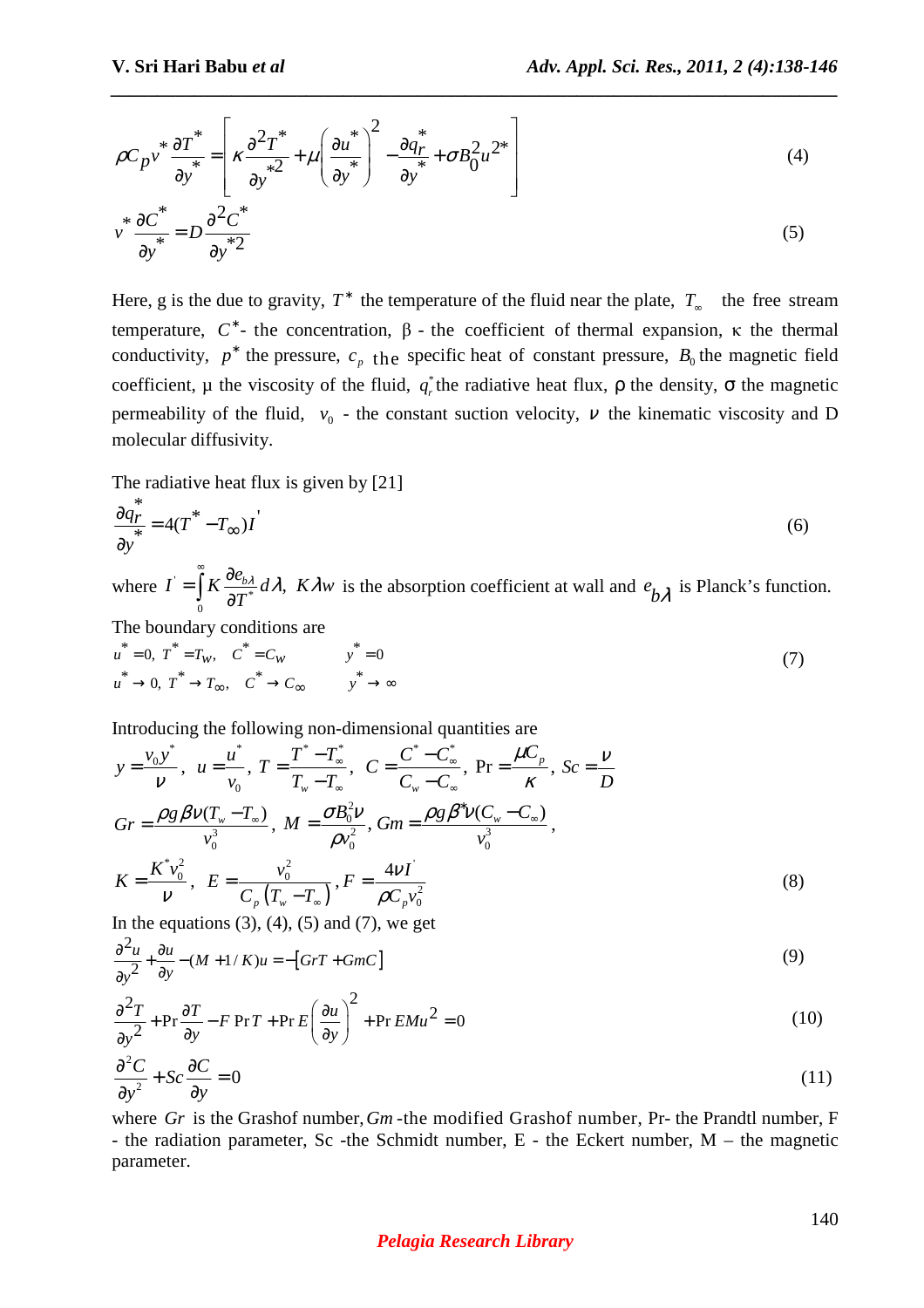The corresponding boundary conditions in dimensionless form are reduced to  $u = 0, T = 1, C = 1$   $y = 0$  $u \rightarrow 0, T \rightarrow 0, C \rightarrow 0 \qquad y \rightarrow \infty$ (12)

The physical variable *u, T* and *C* can expand in the power of Eckert number (*E*). This can be possible physically as E for the flow of an incompressible fluid is always less than unity. It can be interpreted physically as the due to the Joules dissipation is super imposed on the main flow.

*\_\_\_\_\_\_\_\_\_\_\_\_\_\_\_\_\_\_\_\_\_\_\_\_\_\_\_\_\_\_\_\_\_\_\_\_\_\_\_\_\_\_\_\_\_\_\_\_\_\_\_\_\_\_\_\_\_\_\_\_\_\_\_\_\_\_\_\_\_\_\_\_\_\_\_\_\_\_*

### **3. Solution of the problem**

To reduce the above system of partial differential equations to a system of ordinary differential equations in a dimensionless form, we may represent the translational velocity, temperature and concentration as

$$
u(y) = u_0(y) + Eu_1(y) + o(E^2)
$$
  
\n
$$
T(y) = T_0(y) + ET_1(y) + o(E^2)
$$
  
\n
$$
C(y) = C_0(y) + EC_1(y) + o(E^2)
$$
\n(13)

Using equation (13) in equation (9)-(11) and equating the coefficient of like power of E, we have  $u_0 + u_0 - (M + 1/K)u_0 = -GrT_0 - GmC_0$  (14)

$$
T_0 + \Pr{T_0 - F \Pr{T_0 = 0}}
$$
\n(15)

$$
C_0^* + ScC_0 = 0 \tag{16}
$$

$$
u_1 + u_1 - (M + 1/K)u_1 = -GrT_1 - GmC_1 \tag{17}
$$

$$
T_1^{\dagger} + \Pr T_1^{\dagger} - F \Pr T_1 + \text{pr} u_0^2 + \text{Mu}_0^2 = 0 \tag{18}
$$

$$
C_1^{\dagger} + \mathcal{S}c C_1^{\dagger} = 0 \tag{19}
$$

The corresponding boundary conditions are  $u_0 = 0$ ,  $u_1 = 0$ ,  $T_0 = 1$ ,  $T_1 = 0$ ,  $C_0 = 1$ ,  $C_1 = 0$  at  $y=0$  $u_0 \rightarrow 0$ ,  $u_1 \rightarrow 0$ ,  $T_0 \rightarrow 0$ ,  $T_1 \rightarrow 0$ ,  $C_0 \rightarrow 0$ ,  $C_1 \rightarrow 0$  as  $y \rightarrow \infty$  (20)

Solving equations (15)-(19) with the help of (20), we get  
\n
$$
u_0(y) = m_6(e^{-m_4y} - e^{-S_{cy}}) + m_5(e^{-m_4y} - e^{-m_1y})
$$
\n
$$
T_0(y) = e^{-m_1y}
$$
\n
$$
C_0(y) = e^{-S_{cy}}
$$
\n
$$
u_1(y) = \begin{bmatrix} D_{17}e^{-m_9y} - D_{10}e^{-m_1y} + D_{11}e^{-2m_1y} + D_{12}e^{-2m_4y} \\ -D_{13}e^{-m_4y} + D_{14}e^{-2S_{cy}} - D_{15}e^{-D_1y} + D_{16}e^{-D_2y} \end{bmatrix}
$$
\n
$$
T_1(y) = \begin{bmatrix} D_9e^{-m_1y} - D_3e^{-2m_1y} - D_4e^{-2m_4y} + D_5e^{-m_{10}y} \\ -D_6e^{-2S_{cy}} + D_7e^{-D_1y} - D_8e^{-D_2y} \end{bmatrix}
$$

The skin-friction, Nusselt number and Sherwood number are important physical parameters for this type of boundary layer flow.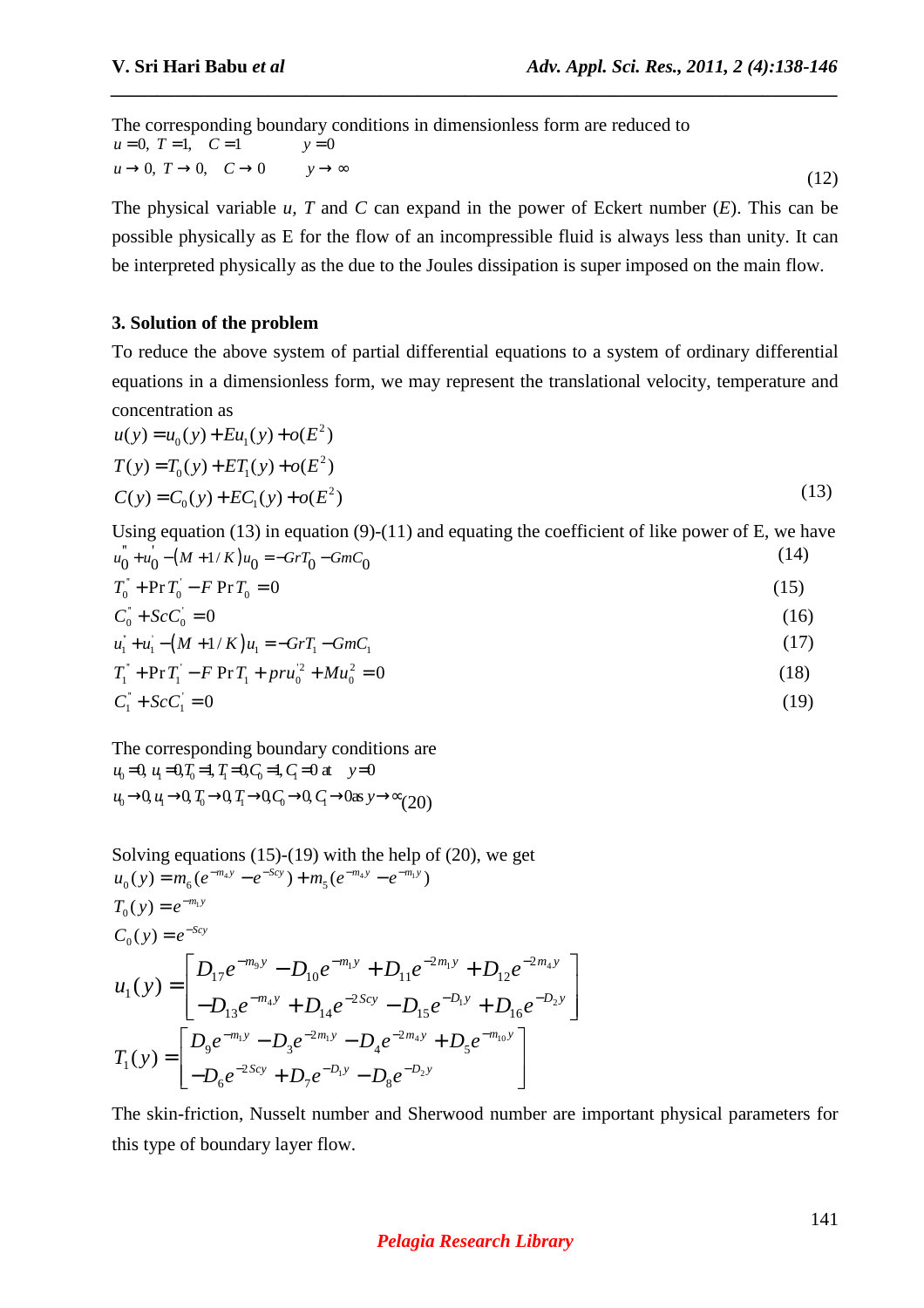Knowing the velocity field, the ski-friction at the plate can be obtained, which in nondimensional form is given by

*\_\_\_\_\_\_\_\_\_\_\_\_\_\_\_\_\_\_\_\_\_\_\_\_\_\_\_\_\_\_\_\_\_\_\_\_\_\_\_\_\_\_\_\_\_\_\_\_\_\_\_\_\_\_\_\_\_\_\_\_\_\_\_\_\_\_\_\_\_\_\_\_\_\_\_\_\_\_*

$$
\tau = \left(\frac{\partial u}{\partial y}\right)_{y=0} = \left[\begin{matrix} m_6(Sc - m_4) + m_5(m_1 - m_4) \\ -E\left(\frac{m_4D_7 - m_1D_{10} + 2m_1D_{11} + 2m_4D_{12}}{-m_4D_{13} + 2ScD_{14} - D_1D_{15} + D_2D_{16}}\end{matrix}\right]\right]
$$

Knowing the temperature field, the rate of heat transfer coefficient can be obtained, which in non-dimensional form, in terms of Nusselt number, is given by

$$
Nu = -\left(\frac{\partial T}{\partial y}\right)_{y=0} = \left[m_1 + E\left(\frac{m_1 D_9 - 2m_1 D_3 - 2m_4 D_4}{+m_{10} D_5 - 2ScD_6 + D_1 D_7 - D_2 D_8}\right)\right]
$$

Here the constants are not given due to sake of brevity.

### **RESULTS AND DISCUSSION**

In order to get a physical insight in to the problem the effects of various governing parameters on the physical quantities are computed and represented in Figures 1-16 and discussed in detail.

Fig.1 illustrates the effect of Schmidt number on the velocity field. It is noticed that as the Schmidt number increases the velocity field decreases. The effect of Prandtl number on the velocity field has been illustrated in Fig. 2. It is observed that as the Prandtl number increases the velocity field increases. Fig.3. illustrates the effect of Grashof number on the velocity field. It is noticed that as the Grashof number increases the velocity field increases. Fig.4. illustrates the effect of magnetic field on the velocity profiles. When the applied magnetic field intensity increases, there seems to be a decrease in the velocity field. The effect of modified Grashof number on the velocity field has been illustrated in Fig.5. It is observed that as the modified Grashof number increases the velocity field increases. The effect of thermal radiation parameter on the velocity field has been illustrated in Fig.6. It is seen that as the thermal radiation parameter increases the velocity field increases. The effect of porosity parameter on the velocity field is shown in Fig.7. It is observed that as the porosity parameter increases the velocity field increases.

Fig.8. illustrates the effect of Schmidt number on the temperature field. It is noticed that as the Schmidt number increases the temperature field decreases. The effect of Prandtl number on the temperature field is shown in Fig.9. It is observed that, an increase in the Prandtl number contributes to an increase in the temperature. The effect of magnetic field intensity on the temperature field is illustrated in Fig.10. It is observed that as the magnetic field increases, the temperature increases. Fig.11 illustrates the effect of Grashof number on the temperature field. It is noticed that the Grashof number increases, the temperature decreases. The effect of modified Grashof number on the temperature field is illustrated in Fig.12. It is observed that as the modified Grashof number increases, the temperature increases. Fig.13 illustrates the effect of thermal radiation parameter on the temperature field. It is noticed that as the thermal radiation parameter increases, the temperature of the fluid medium increases. Fig.14 illustrates the effect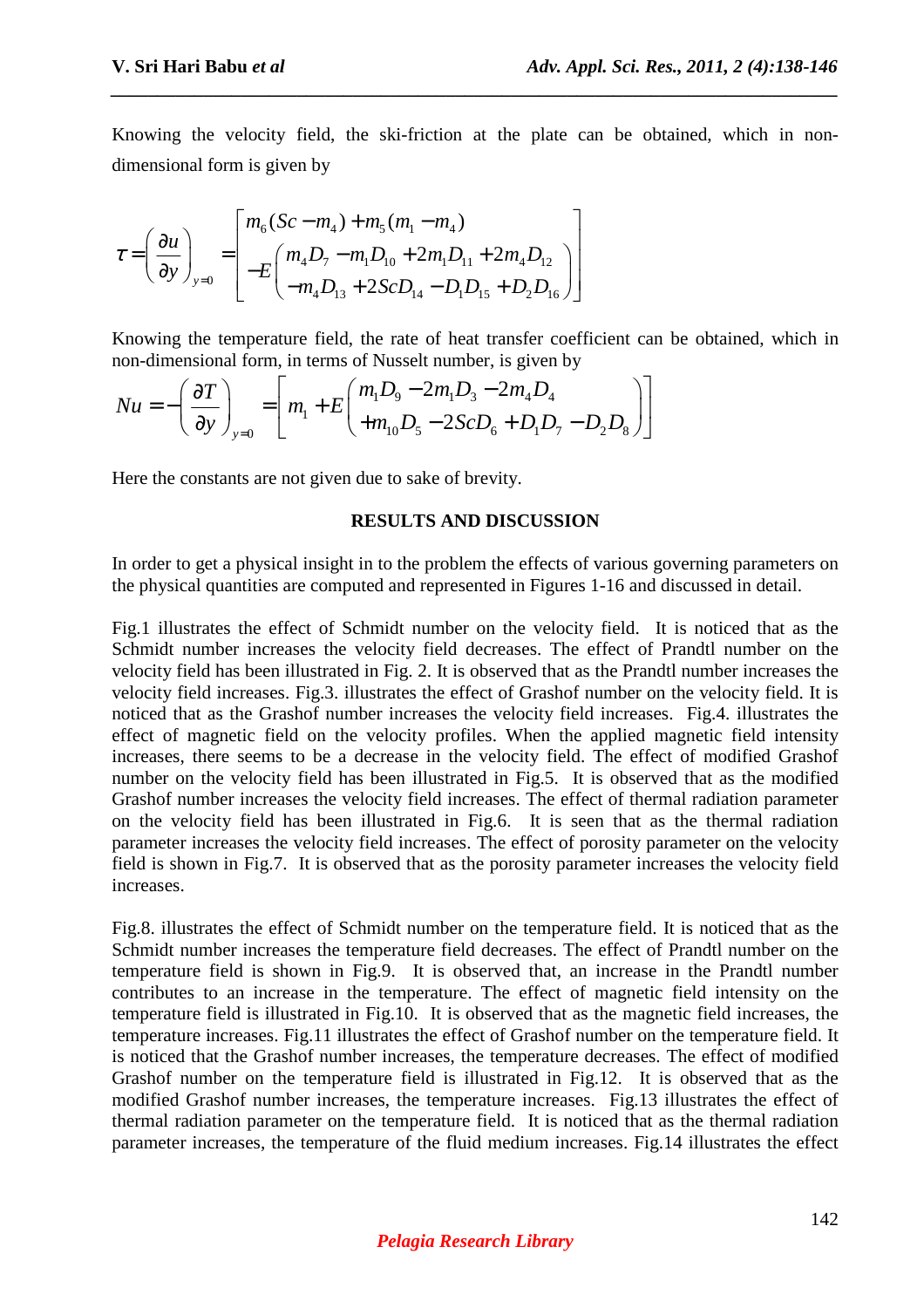of Schmidt number on the concentration field. It is noticed that as the Schmidt number increases, the concentration of the fluid medium decreases.

*\_\_\_\_\_\_\_\_\_\_\_\_\_\_\_\_\_\_\_\_\_\_\_\_\_\_\_\_\_\_\_\_\_\_\_\_\_\_\_\_\_\_\_\_\_\_\_\_\_\_\_\_\_\_\_\_\_\_\_\_\_\_\_\_\_\_\_\_\_\_\_\_\_\_\_\_\_\_*

Fig.15 illustrates the effect of Prandtl number on the skin-friction of the fluid under consideration. As the Prandtl number increases the ski-friction is found to be increasing. Fig.16 illustrates the effect of the Prandtl number on the Nusselt number of the fluid under consideration. As the Prandtl number increases, the Nusselt number increases.



**Fig.1. Effects of Schmidt number on the velocity profiles.** 





**Fig.2. Effects of Prandtl number on velocity profiles. (**ε**=0.001, Sc=0.22, M=2, Gr=5, Gm=2, K=1, F=3)** 



**Fig.3. Effects of Grashof number on velocity profiles. (**ε**=0.001, Pr=0.025, M=2, F=3, Gm=2, Sc=0.22, K=1)** 



**Fig.4. Effects of magnetic parameter on velocity profiles.** 





**Fig.5. Effects of modified Grashof number on velocity profiles. (**ε**=0.001, Pr=0.025, M=2, Gr=2, F=3, Sc=0.22, K=1)** 

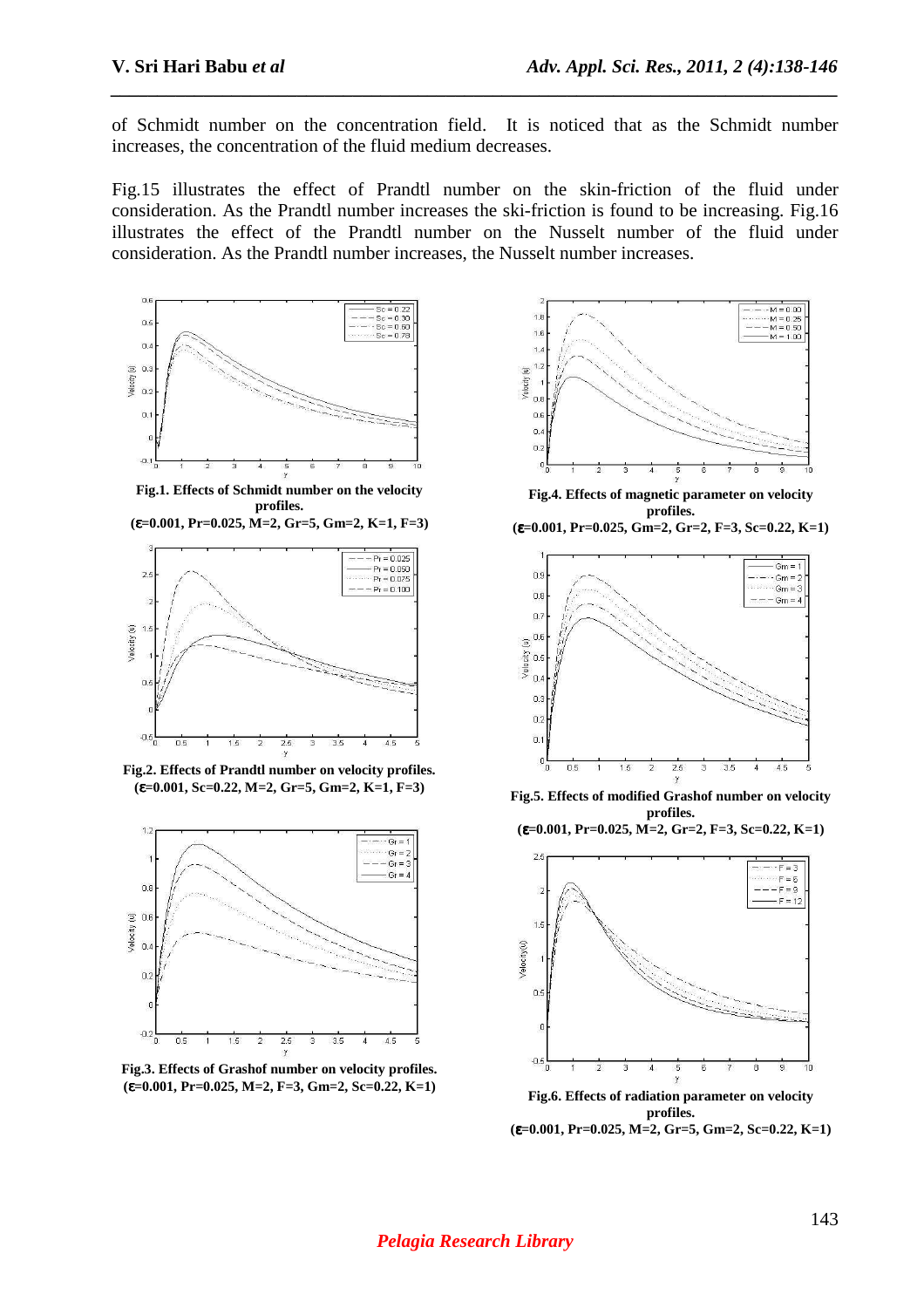*\_\_\_\_\_\_\_\_\_\_\_\_\_\_\_\_\_\_\_\_\_\_\_\_\_\_\_\_\_\_\_\_\_\_\_\_\_\_\_\_\_\_\_\_\_\_\_\_\_\_\_\_\_\_\_\_\_\_\_\_\_\_\_\_\_\_\_\_\_\_\_\_\_\_\_\_\_\_*



**Fig.7. Effects of porosity parameter on velocity profiles. (**ε**=0.001, Pr=0.025, M=2, Gr=5, Gm=2, Sc=0.22,F=3)** 



**Fig.8. Effects of Schmidt number on temperature profiles.** 

**(**ε**=0.001, Pr=0.025, M=0.5, Gr=2, Gm= - 2, K=1 ,F=3)** 



**Fig.9. Effects of Prandtl number on temperature profiles. (**ε**=0.001, Sc=0.22, M=0.5, Gr=2, Gm= 2, K=1 ,F=3)** 



**Fig.10. Effects of magnetic parameter on temperature profiles.** 

**(**ε**=0.001, Sc=0.60, Pr=0.025, Gr=2, Gm= 2, K=1,F=3)** 



**Fig.11. Effects of Grashof number on temperature profiles. (**ε**=0.001, Sc=0.60, Pr=0.025, M=0.5, Gm= 2, K=1,F=3)** 



**Fig.12. Effects of modified Grashof number on temperature profiles. (**ε**=0.001, Sc=0.60, Pr=0.025, M=0.5, Gr= 2, K=1,F=3)**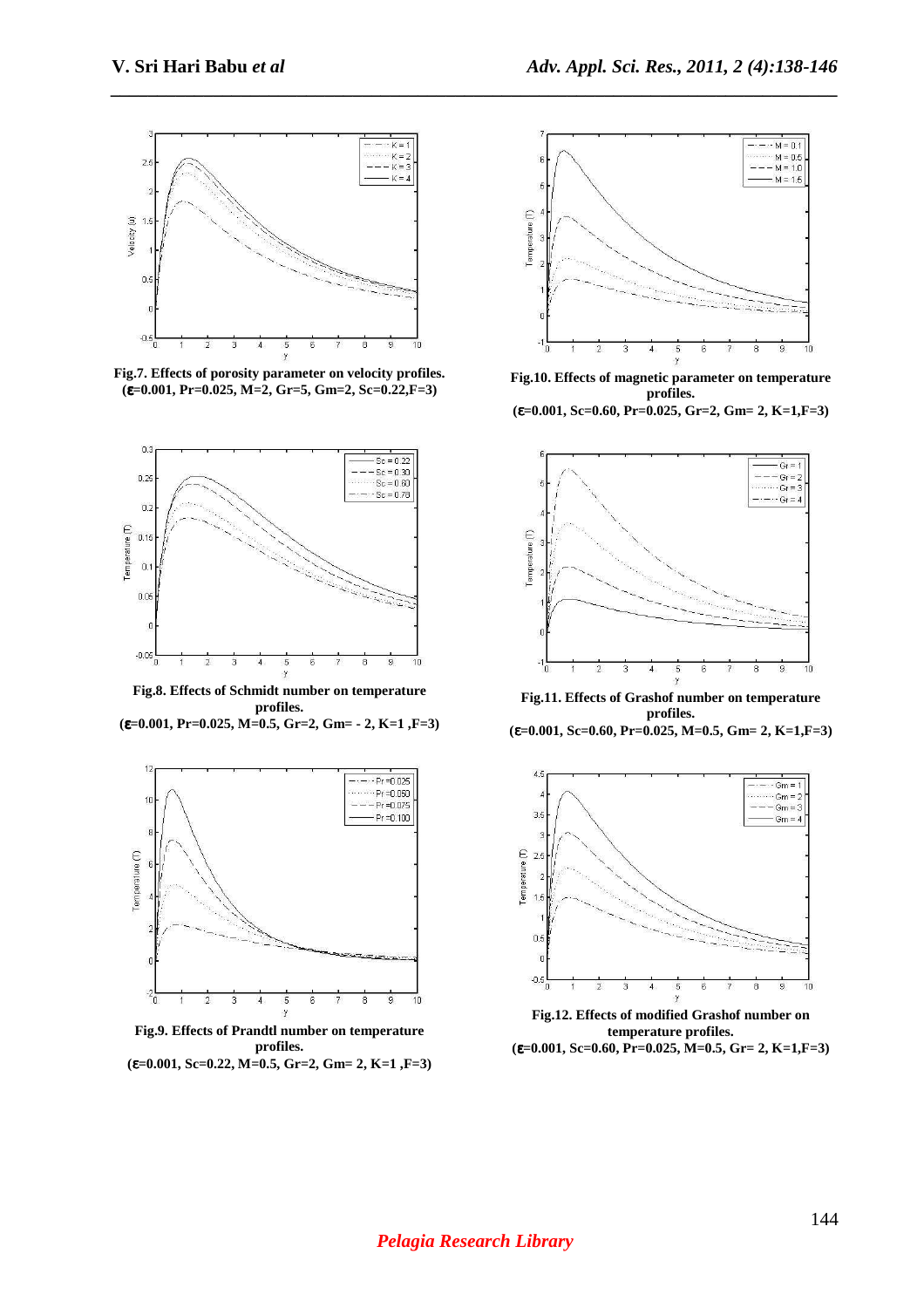

**Fig.13. Effects of radiation parameter on temperature profiles.** 

**(**ε**=0.001, Sc=0.60, Pr=0.025, M=0.5, Gr= 2, Gm=2,F=3)** 



**Fig.14. Effects of Schmidt number on concentration profiles.** 



**Fig.15. Effects of Prandtl number on skin-friction. (**ε**=0.001, Sc=0.22, K=1, Gr= 2, Gm=2,F=3)** 



**number. (**ε**=0.001,M=2,K=1,Gr= 2,Gm=2, Sc=0.22)** 

#### **REFERENCES**

*\_\_\_\_\_\_\_\_\_\_\_\_\_\_\_\_\_\_\_\_\_\_\_\_\_\_\_\_\_\_\_\_\_\_\_\_\_\_\_\_\_\_\_\_\_\_\_\_\_\_\_\_\_\_\_\_\_\_\_\_\_\_\_\_\_\_\_\_\_\_\_\_\_\_\_\_\_\_*

[1] J.A.Shercliff. Atext book of Magnetohydrodynamics", Pergamon Press, London, **1965**.

[2] V.C.A.Ferraro, C. Plumption. An Introdution to Magneto Fluid Mechanics", Clarandon Press, Oxford, **1966**.

[3] K.P.Crammer and S.L.Pai, "Magneto-fluid Dynamics for Engineers and Applied Physicist, Mc-Graw Hill book co., New york,**1973**.

- [4] E.M.A.Elbashbeshy, *Int. Eng. Sc*,. 34,515-522,**1997**.
- [5] M.A.Hossain, and D.A.S.Rees, *Acta Mech*., 136,133-141, **1999**.
- [6] Chein-Hsin-Chen, *Int.J.Eng.Science*, 42,699-713, **2004**.
- [7] E.MAboeldahab and E.M.E.Elbarbary, *Int.J.Eng.Science*, 39, 1641-1652, **2001**.
- [8] N.Datta and R.N.Jana, *J.Phys.Soc.Japan*,40,1469-1475,**1976**.
- [9] M.Acharya,G.C. Dash and L.P.Singh, *Indian J.of Physics* B,75B(1),168,**2001**.
- [10] S.Biswal and P.K.Sahoo, *Proc.Nat. Acad.Sci*., 69A, 46, **1994**.
- [11] M. A. Hossain, M. A. Alim and D. A. Rees, *Int. J. Heat and Mass transfer*, 42, p. 131,(**1999**).
- [12] Aboeldahab Emad, *J. Phys. D., Appl. Phys*. 33, p. 3180,(**2000**)
- [13] A. Y. Ghaly and E. M. E. Elbarbary, *J. Appl. Math.* 2, p. 93, (**2002**)
- [14] R. Muthukumarswamy and G. Kumar Senthil, *Theoret. Appl. Mech.* 31, pp. 35,(**2004**).
- [15] M. A. Hossain, *Int. J. Heat and Mass transfer*, 35, p. 3485, (**1992**).
- [16] Chien-Hsin-Chen, *Int. J. Engineering Science*, 42, p. 699,(**2004**).